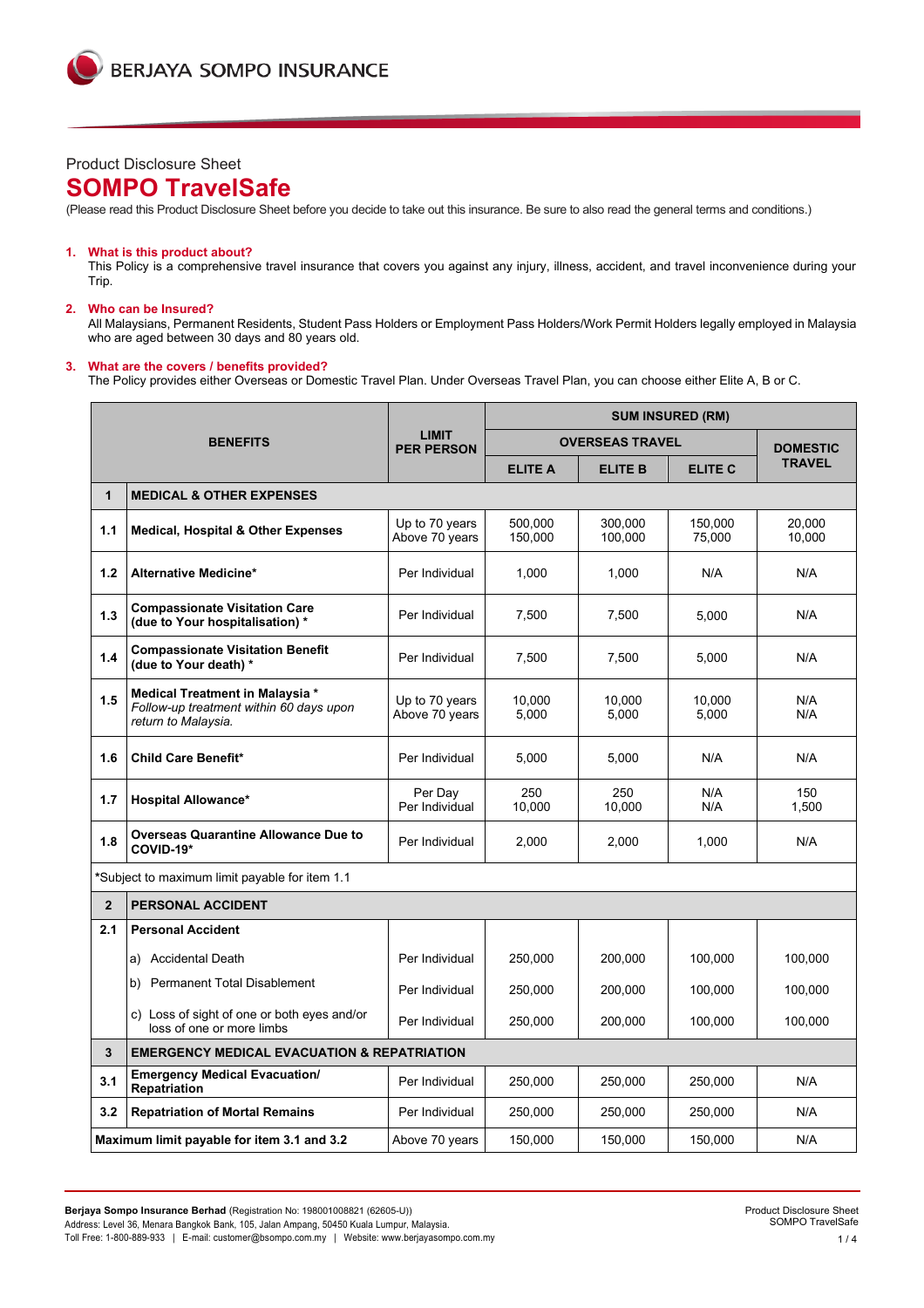| 4    | <b>TRAVEL INCONVENIENCE &amp; OTHER TRAVEL RELATED BENEFITS</b>                                                                                                      |                |           |           |     |     |  |
|------|----------------------------------------------------------------------------------------------------------------------------------------------------------------------|----------------|-----------|-----------|-----|-----|--|
| 4.1  | Loss of Baggage and Personal Effects                                                                                                                                 | Per Individual | 5,000     | 5,000     | N/A | N/A |  |
| 4.2  | <b>Baggage Delay</b><br>RM200.00 for every 6 full consecutive hours<br>delay                                                                                         | Per Individual | 800       | 800       | N/A | N/A |  |
| 4.3  | <b>Personal Money &amp; Documents</b>                                                                                                                                | Per Individual | 5,000     | 5,000     | N/A | N/A |  |
| 4.4  | <b>Travel Delay</b><br>RM200.00 for every 6 full consecutive hours<br>delay                                                                                          | Per Individual | 3,000     | 3,000     | N/A | N/A |  |
| 4.5  | <b>Travel Re-Route</b>                                                                                                                                               | Per Individual | 200       | 200       | N/A | N/A |  |
| 4.6  | <b>Loss of Deposit or Cancellation</b>                                                                                                                               | Per Individual | 15,000    | 15,000    | N/A | N/A |  |
| 4.7  | <b>Travel Curtailment</b>                                                                                                                                            | Per Individual | 15,000    | 15,000    | N/A | N/A |  |
| 4.8  | <b>Travel Overbooked</b><br>RM200.00 for every 6 full consecutive hours<br>for overbooked common air carrier and no<br>alternative transportation is made available. | Per Individual | 1.000     | 1.000     | N/A | N/A |  |
| 4.9  | <b>Travel Misconnection</b><br>RM200.00 if no alternative transportation<br>available within 4 hours of the actual arrival<br>time.                                  | Per Individual | 200       | 200       | N/A | N/A |  |
| 4.10 | <b>Hijacking Inconvenience</b><br>RM1,000.00 for every 24 full consecutive<br>hours of hijack.                                                                       | Per Individual | 8,000     | 8,000     | N/A | N/A |  |
| 4.11 | <b>Missed Departure</b>                                                                                                                                              | Per Individual | 1,000     | 1,000     | N/A | N/A |  |
| 4.12 | Loss of Deposit or Full Payment due to<br><b>Insolvency of Airlines</b>                                                                                              | Per Individual | 5,000     | 5,000     | N/A | N/A |  |
| 4.13 | <b>Personal Liability</b>                                                                                                                                            | Per Individual | 1,000,000 | 1,000,000 | N/A | N/A |  |

*Notes:* 

*1. Under Overseas Travel Plan, Benefit 1, 3, 4.6 and 4.7 also cover any event caused by COVID-19.*

*2. Under Domestic Travel Plan, Benefit 1.1 and 1.7 cover medical expenses incurred due to Injury. In addition, the same Benefits also cover Illness caused by COVID-19, provided that the Trip is scheduled by air carrier.* 

*3. Coverage for COVID-19 is only applicable to You, provided You are:*

• *Fully Vaccinated; and*

• *Your COVID-19 polymerase chain reaction (PCR) test or any COVID-19 equivalent test (approved by the Malaysian authorities) is tested negative within 72 hours prior to Your Trip.*

*4. Please refer to the Policy Contract for details of the benefits and coverage.*

### **4. What is the Period of Cover and Renewal Option?** This is a single Trip Policy. The duration of cover ranges from 1 day to a maximum of 120 consecutive days. This Policy is not renewable.

# **5. How much premium do I have to pay?**

The total premium payable varies depending on your choice of plan, duration of your Trip and the destination.

# **Table of Premium (RM)**

| No. of Days                                                                                                                                                                                                                                             | <b>Overseas Travel (RM)</b> |         |         |  |  |  |
|---------------------------------------------------------------------------------------------------------------------------------------------------------------------------------------------------------------------------------------------------------|-----------------------------|---------|---------|--|--|--|
|                                                                                                                                                                                                                                                         | <b>Elite A</b>              | Elite B | Elite C |  |  |  |
| Area 1: Australia, Brunei, Cambodia, China (excluding Tibet and Mongolia), Hong Kong, India, Indonesia, Japan, South Korea,<br>Laos, Macau, Maldives, Myanmar, New Zealand, Pakistan, Philippines, Singapore, Sri Lanka, Taiwan, Thailand, and Vietnam. |                             |         |         |  |  |  |
| 1 to $5$                                                                                                                                                                                                                                                | 49.00                       | 40.00   | 28.00   |  |  |  |
| 6 to 10                                                                                                                                                                                                                                                 | 65.00                       | 54.00   | 36.00   |  |  |  |
| 11 to 18                                                                                                                                                                                                                                                | 97.00                       | 80.00   | 55.00   |  |  |  |
| 19 to 31                                                                                                                                                                                                                                                | 122.00                      | 100.00  | 68.00   |  |  |  |
| Each additional week thereafter                                                                                                                                                                                                                         | 30.00                       | 24.00   | 17.00   |  |  |  |
| Area 2: Worldwide excluding USA, Canada and Malaysia                                                                                                                                                                                                    |                             |         |         |  |  |  |
| 1 to 5                                                                                                                                                                                                                                                  | 68.00                       | 56.00   | 38.00   |  |  |  |
| 6 to 10                                                                                                                                                                                                                                                 | 91.00                       | 75.00   | 51.00   |  |  |  |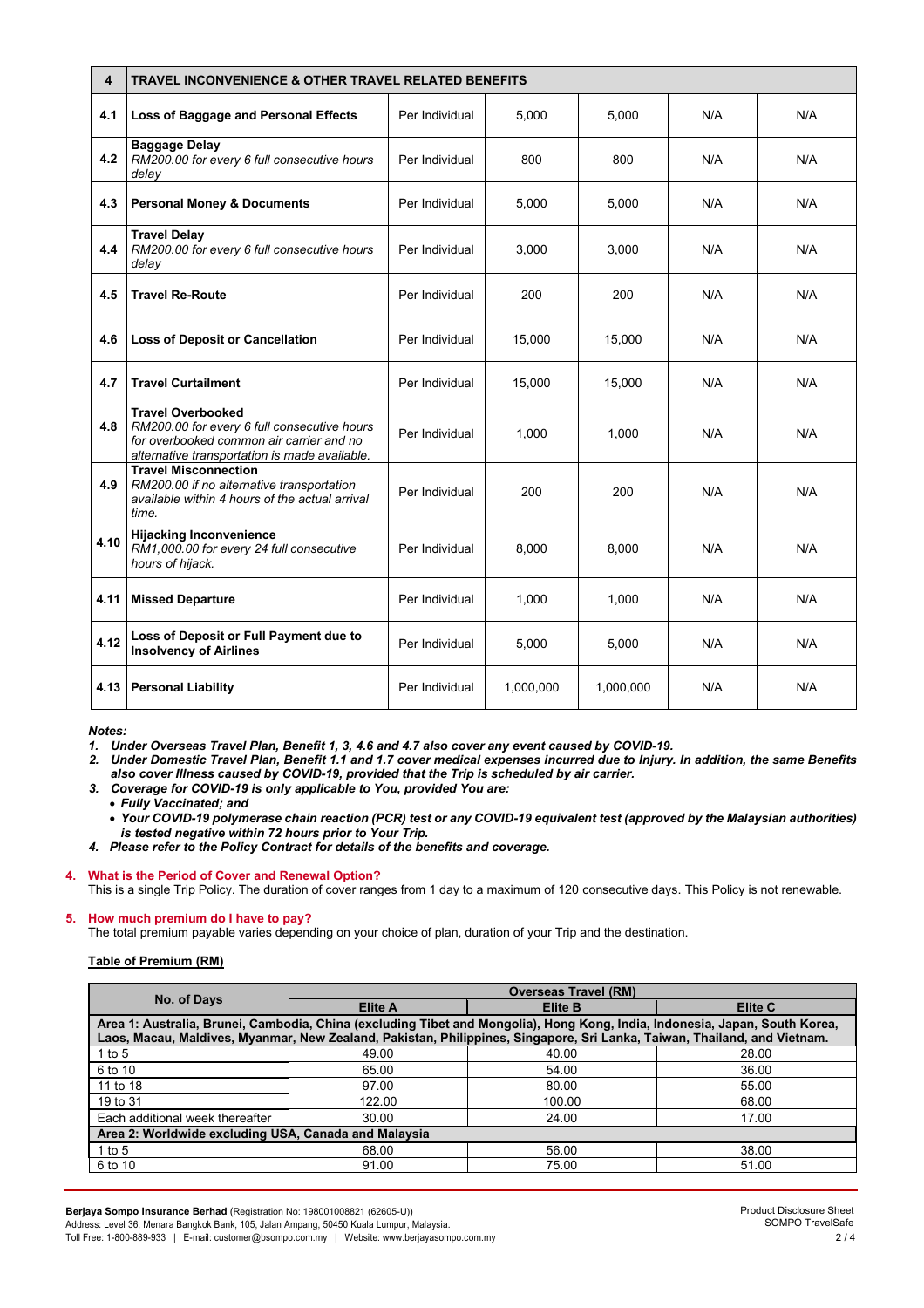| 11 to 18                             | 136.00 | 112.00 | 76.00  |  |  |  |
|--------------------------------------|--------|--------|--------|--|--|--|
| 19 to 31                             | 170.00 | 140.00 | 95.00  |  |  |  |
| Each additional week thereafter      | 41.00  | 34.00  | 23.00  |  |  |  |
| Area 3: Worldwide excluding Malaysia |        |        |        |  |  |  |
| 1 to 5                               | 88.00  | 72.00  | 49.00  |  |  |  |
| 6 to 10                              | 116.00 | 96.00  | 65.00  |  |  |  |
| 11 to 18                             | 175.00 | 144.00 | 98.00  |  |  |  |
| 19 to 31                             | 218.00 | 180.00 | 122.00 |  |  |  |
| Each additional week thereafter      | 53.00  | 44.00  | 30.00  |  |  |  |

| No. of Days                     | Domestic Travel (RM) |
|---------------------------------|----------------------|
| 1 to $5$                        | 9.00                 |
| 6 to 10                         | 12.00                |
| 11 to 18                        | 17.00                |
| 19 to 31                        | 22.00                |
| Each additional week thereafter | 6.00                 |

## **6. What are the fees and charges that I have to pay in addition to the premium?**

| <b>Fees &amp; Charges</b>                                  | Amount         |  |
|------------------------------------------------------------|----------------|--|
| Sales and Service Tax (SST), for Domestic Travel Plan only | 6% of premium  |  |
| Stamp Duty                                                 | RM 10.00       |  |
|                                                            |                |  |
| Included in the premium                                    | Amount         |  |
| Commission to the insurance intermediary (if any)          | 25% of premium |  |

### **7. What are some of the key terms and conditions that I should be aware of?**

# • **Duty of Disclosure**

### **Consumer Insurance Contract**

Pursuant to Schedule 9 of the Financial Services Act 2013, you must take reasonable care to ensure that all your answers to the questions are to the best of your knowledge, full, complete, correct, and honest. You also have a duty to inform us of any change in the details or information given to us before we issue the Policy to you, or before you renew or change any of the terms of your Policy. If you fail to do so, your Policy may be cancelled or treated as if it never existed, or your claim may be rejected or not fully paid.

### • **Change in Risk**

If there are changes occur at any time or from time to time, and materially vary any of the facts provided at the date of the proposal, you shall give notice in writing to us within seven (7) days from the date of change and shall pay additional premium if it is required.

### • **Cash Before Cover**

Full premium must be paid before the effective date of the Policy

### • **Premium Payment**

Payment can be made by Cash, Cheque, Debit Card, Credit Card or Online Payment (whichever applicable) to Berjaya Sompo Insurance Berhad. Please keep a receipt of the premium paid as the proof of payment for future reference.

# • **Medical Treatment in Malaysia**

If you are aged 70 and above, your benefits will be capped at 50% of the Sum Insured.

### • **Trip**

The return journey commencing from the time you leave your home or place of work or any other elected destination in Malaysia (whichever is later) until the time you return, and ceases on whichever of the following occurs first:

a) the end of the period of insurance specified in the Policy Schedule;

b) your arrival at your home or place of work (whichever is the earlier) in Malaysia; or

c) 24 hours after your arrival in Malaysia (not applicable for domestic travel).

For one-way travel, cover will cease 72 hours from the scheduled time of arrival at the final destination and stop overs shall not exceed 30 days.

### • **Claims Procedure**

Written notice must be given to us within 30 days from the date of occurrence. You may submit your claims by emailing us at [customer@bsompo.com.my](mailto:customer@bsompo.com.my) or visit any of our branches nationwide.

### *Note: This list is non-exhaustive. Please refer to the Policy Contract for the full list of terms and conditions.*

### **8. What are the major exclusions under this Policy?**

This Policy does not cover losses which are specifically excluded under the Policy, for example, any pre-existing illness, suicide or attempted suicide, intentional self-injury, and influence of alcohol or drug etc.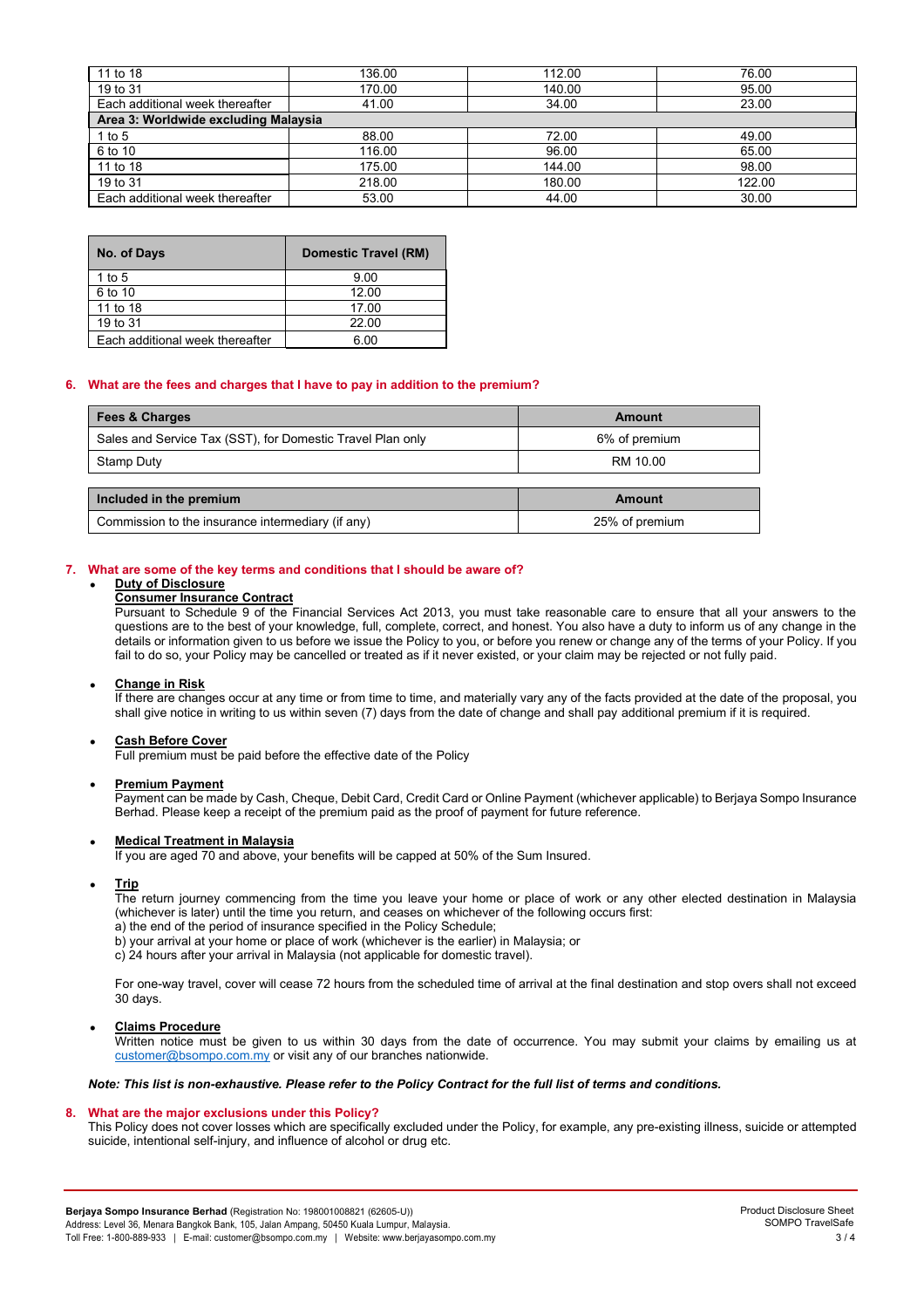## *Note: This list is non-exhaustive. Please refer to the Policy Contract for the full list of exclusions.*

## **9. Can I cancel my Policy?**

You may cancel your Policy by giving us a notice in writing. However, there is no refund of premium once the Policy is issued.

## **10. What do I need to do if there are changes to my contact/personal details?**

It is important that you inform us of any change of your contact/ personal details to ensure that all correspondence reach you in a timely manner.

## **11. Where can I get further information?**

If you have any enquiries, please contact our Customer Service Centre during operating hours from 8:30 am to 5:00 pm (Monday-Friday) at 03-2170 7300 or the Toll Free number 1-800-889-933, or email us a[t customer@bsompo.com.my](mailto:customer@bsompo.com.my).

For additional information about Travel Insurance, please refer to the InsuranceInfo booklet on 'Travel Insurance', available at [www.insuranceinfo.com.my](http://www.insuranceinfo.com.my/)

# **12. What are the other similar types of insurance products available?**

• SOMPO Travel Plus

• SOMPO ezTravel

Please visi[t www.berjayasompo.com.my](http://www.berjayasompo.com.my/) for more details.

# **IMPORTANT NOTE**

YOU SHOULD READ AND UNDERSTAND THE INSURANCE POLICY AND DISCUSS WITH THE AGENT OR CONTACT OUR COMPANY DIRECTLY FOR MORE INFORMATION. YOU MUST NOMINATE AT LEAST ONE NOMINEE AND ENSURE THAT YOUR NOMINEE (S) IS/ARE AWARE OF THE TRAVEL PERSONAL ACCIDENT POLICY THAT YOU HAVE PURCHASED.

The information provided in this disclosure sheet is a brief summary for quick and easy reference. The exact terms and conditions that apply are stated in the Policy Contract.

Berjaya Sompo Insurance Berhad is licensed under the Financial Services Act 2013 and regulated by Bank Negara Malaysia.

The information provided in this disclosure sheet is valid as at 30 November 2021.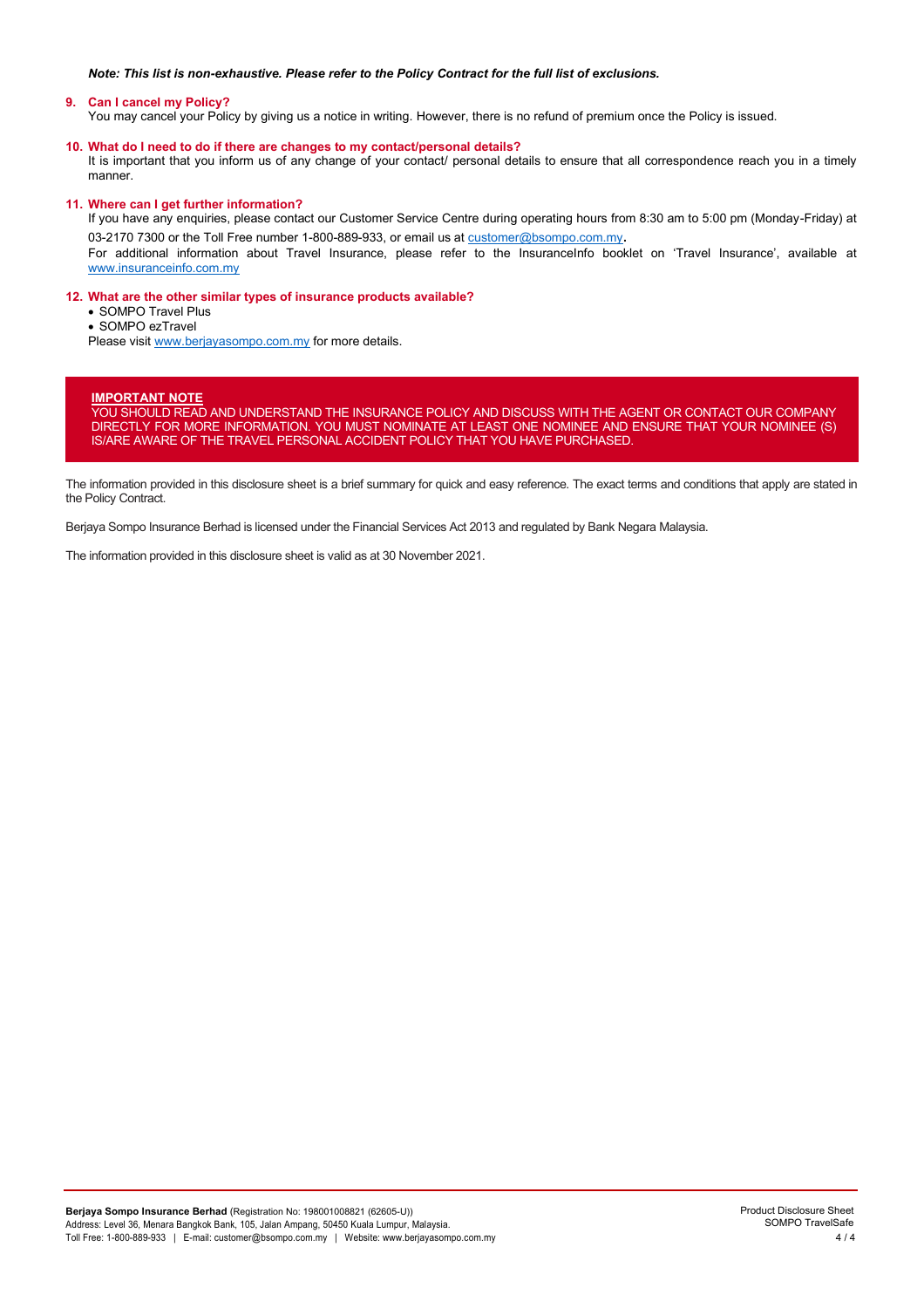

# Lembaran Pendedahan Produk

# **SOMPO TravelSafe**

(Sila baca Lembaran Pendedahan Produk ini sebelum anda membuat keputusan untuk membeli insurans ini. Pastikan anda juga telah membaca terma dan syarat am.)

### **1. Apakah produk ini?**

Polisi ini adalah pelan insurans perjalanan yang menyeluruh yang melindungi anda daripada sebarang kecederaan, penyakit, kemalangan dan kesulitan perjalanan semasa Perjalanan anda.

# **2. Siapakah yang boleh diinsuranskan?**

Semua Warganegara Malaysia, Pemastautin Tetap, Pemegang Pas Pelajar atau Pemegang Pas Pekerjaan/Pemegang Permit Kerja yang bekerja secara sah di Malaysia serta pasangan dan anak-anak mereka yang berumur di antara 30 hari dan 80 tahun.

## **3. Apakah perlindungan / faedah yang disediakan?**

Polisi ini menyediakan Pelan Perjalanan Antarabangasa ataupun Perjalanan Domestik. Di bawah Pelan Perjalanan Antarabangasa, anda boleh memilih Elite A, B ataupun C.

|                |                                                                                                                    |                                      | <b>JUMLAH DIINSURANSKAN (RM)</b> |                         |                |                   |  |  |
|----------------|--------------------------------------------------------------------------------------------------------------------|--------------------------------------|----------------------------------|-------------------------|----------------|-------------------|--|--|
|                | <b>MANFAAT</b>                                                                                                     | <b>HAD SETIAP</b><br><b>INDIVIDU</b> |                                  | PERJALANAN ANTARABANGSA |                | <b>PERJALANAN</b> |  |  |
|                |                                                                                                                    |                                      | <b>ELITE A</b>                   | <b>ELITE B</b>          | <b>ELITE C</b> | <b>DOMESTIK</b>   |  |  |
| $\mathbf{1}$   | PERBELANJAAN PERUBATAN & LAIN-LAIN                                                                                 |                                      |                                  |                         |                |                   |  |  |
| 1.1            | Perbelanjaan Perubatan, Hospital & Lain-<br>Lain                                                                   | Sehingga 70<br>tahun                 | 500.000                          | 300.000                 | 150.000        | 20.000            |  |  |
|                |                                                                                                                    | Di atas 70 tahun                     | 150.000                          | 100.000                 | 75,000         | 10.000            |  |  |
| 1.2            | Perubatan Alternatif*                                                                                              | Setiap Individu                      | 1,000                            | 1,000                   | N/A            | N/A               |  |  |
| 1.3            | Manfaat Penjagaan Simpati<br>(kerana Anda dimasukkan ke dalam<br>hospital) *                                       | Setiap Individu                      | 7.500                            | 7.500                   | 5.000          | N/A               |  |  |
| 1.4            | Manfaat Penjagaan Simpati<br>(kerana kematian Anda)*                                                               | Setiap Individu                      | 7,500                            | 7,500                   | 5,000          | N/A               |  |  |
| 1.5            | Rawatan Perubatan di Malaysia *<br>Rawatan susulan dalam tempoh 60 hari                                            | Sehingga 70<br>tahun                 | 10,000                           | 10,000                  | 10,000         | N/A               |  |  |
|                | selepas pulang ke Malaysia                                                                                         | Di atas 70 tahun                     | 5,000                            | 5,000                   | 5,000          | N/A               |  |  |
| 1.6            | Manfaat Penjagaan Anak*                                                                                            | Setiap Individu                      | 5,000                            | 5,000                   | N/A            | N/A               |  |  |
| 1.7            | Elaun Hospital*                                                                                                    | Setiap Hari<br>Setiap Individu       | 250<br>10.000                    | 250<br>10.000           | N/A<br>N/A     | 150<br>1,500      |  |  |
| 1.8            | Elaun Kuarantin Luar Negara Kerana<br>COVID-19*                                                                    | Setiap Individu                      | 2,000                            | 2,000                   | 1,000          | N/A               |  |  |
|                | *Tertakluk kepada had dibayar untuk perkara 1.1                                                                    |                                      |                                  |                         |                |                   |  |  |
| $\overline{2}$ | <b>KEMALANGAN DIRI</b>                                                                                             |                                      |                                  |                         |                |                   |  |  |
| 2.1            | Kemalangan Diri                                                                                                    |                                      |                                  |                         |                |                   |  |  |
|                | a) Kematian akibat Kemalangan                                                                                      | Setiap Individu                      | 250,000                          | 200,000                 | 100,000        | 100,000           |  |  |
|                | b) Kehilangan Upaya Kekal Menyeluruh                                                                               | Setiap Individu                      | 250,000                          | 200,000                 | 100,000        | 100,000           |  |  |
|                | c) Kehilangan penglihatan pada sebelah<br>atau kedua-dua belah mata dan/atau<br>kehilangan satu atau lebih anggota | Setiap Individu                      | 250,000                          | 200,000                 | 100,000        | 100,000           |  |  |
| 3              | PEMINDAHAN PERUBATAN KECEMASAN & REPATRIASI                                                                        |                                      |                                  |                         |                |                   |  |  |
| 3.1            | Pemindahan/ Repatriasi Perubatan<br>Kecemasan                                                                      | Setiap Individu                      | 250,000                          | 250,000                 | 250,000        | N/A               |  |  |
| 3.2            | Repatriasi Jenazah                                                                                                 | Setiap Individu                      | 250,000                          | 250,000                 | 250,000        | N/A               |  |  |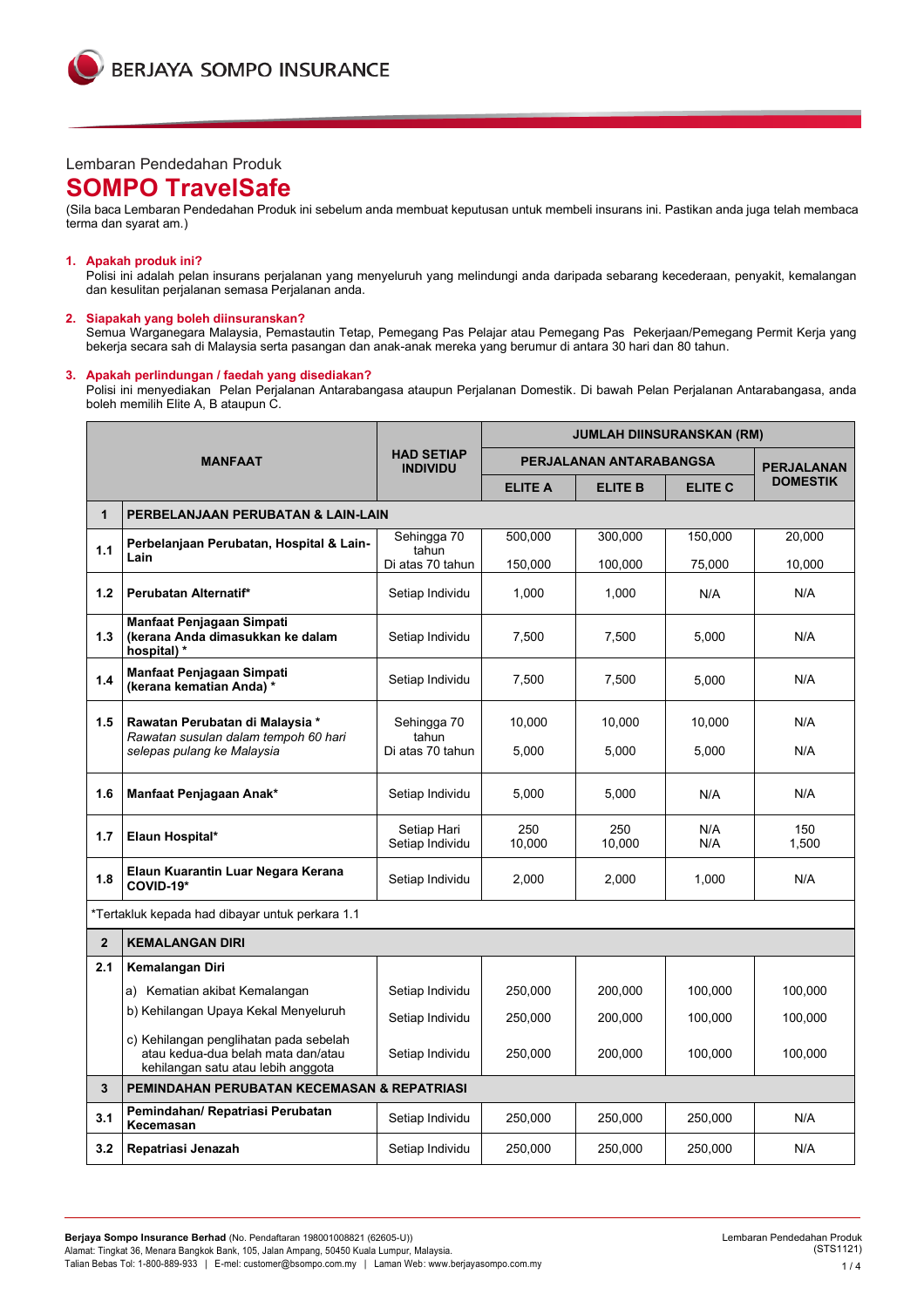| 3.2                     | Had maksimum dibayar untuk perkara 3.1 dan                                                                                                                                                               | Di atas 70 tahun | 150,000   | 150,000   | 150,000 | N/A |  |
|-------------------------|----------------------------------------------------------------------------------------------------------------------------------------------------------------------------------------------------------|------------------|-----------|-----------|---------|-----|--|
| $\overline{\mathbf{4}}$ | KESULITAN PERJALANAN DAN MANFAAT-MANFAAT LAIN BERKAITAN PERJALANAN                                                                                                                                       |                  |           |           |         |     |  |
| 4.1                     | Kehilangan Bagasi dan Barangan<br>Peribadi                                                                                                                                                               | Setiap Individu  | 5.000     | 5,000     | N/A     | N/A |  |
| 4.2                     | Kelewatan Bagasi<br>RM200.00 untuk kelewatan setiap 6 jam<br>penuh berturut-turut.                                                                                                                       | Setiap Individu  | 800       | 800       | N/A     | N/A |  |
| 4.3                     | Wang & Dokumen Peribadi                                                                                                                                                                                  | Setiap Individu  | 5,000     | 5,000     | N/A     | N/A |  |
| 4.4                     | Kelewatan Perjalanan<br>RM 200.00 untuk kelewatan setiap 6 jam<br>penuh berturut-turut.                                                                                                                  | Setiap Individu  | 3,000     | 3,000     | N/A     | N/A |  |
| 4.5                     | Laluan Perjalanan Diubah                                                                                                                                                                                 | Setiap Individu  | 200       | 200       | N/A     | N/A |  |
| 4.6                     | Kehilangan Deposit atau Pembatalan                                                                                                                                                                       | Setiap Individu  | 15,000    | 15,000    | N/A     | N/A |  |
| 4.7                     | Pemendekan Perjalanan                                                                                                                                                                                    | Setiap Individu  | 15.000    | 15.000    | N/A     | N/A |  |
| 4.8                     | Perjalanan Terlebih Tempahan<br>RM200.00 untuk setiap 6 jam berturut-turut<br>untuk pengangkutan penerbangan umum<br>berjadual akibat terlebih tempahan dan<br>pengangkutan alternatif tidak disediakan. | Setiap Individu  | 1,000     | 1,000     | N/A     | N/A |  |
| 4.9                     | Kegagalan Menyambung Perjalanan<br>RM200.00 jika tidak ada pengangkutan<br>alternatif dalam masa 4 jam dari waktu<br>ketibaan sebenar.                                                                   | Setiap Individu  | 200       | 200       | N/A     | N/A |  |
| 4.10                    | Rampasan Pesawat/Kenderaan<br>RM1,000.00 untuk rampasan setiap 24 jam<br>penuh berturut-turut                                                                                                            | Setiap Individu  | 8,000     | 8,000     | N/A     | N/A |  |
| 4.11                    | Ketinggalan Perlepasan                                                                                                                                                                                   | Setiap Individu  | 1,000     | 1.000     | N/A     | N/A |  |
| 4.12                    | Kehilangan Deposit atau Bayaran Penuh<br>disebabkan oleh Insolvensi Syarikat<br>Penerbangan                                                                                                              | Setiap Individu  | 5,000     | 5,000     | N/A     | N/A |  |
| 4.13                    | Liabiliti Diri                                                                                                                                                                                           | Setiap Individu  | 1,000,000 | 1,000,000 | N/A     | N/A |  |

### *Nota:*

*1. Bagi Perjalanan Antarabangsa, Manfaat 1, 3, 4.6 dan 4.7 juga meliputi sebarang kejadian disebabkan oleh COVID-19.*

*2. Bagi Perjalanan Domestik, Manfaat 1.1 dan 1,7 meliputi perbelanjaan perubatan yang ditanggung akibat Kecederaan. Tambahan pula, Manfaat 1.1 dan 1.7 juga meliputi Penyakit akibat COVID-19, dengan syarat Perjalanan adalah dengan pengangkutan penerbangan umum berjadual*.

- *3. Anda hanya dilindungi untuk Covid-19 jika Anda:*
	- *Di Vaksin Lengkap; dan*

• *Ujian tindak balas rantaian polimerase (PCR) COVID-19 Anda atau mana-mana ujian setara COVID-19 yang diluluskan oleh pihak berkuasa Malaysia diuji negatif dalam masa 72 jam sebelum Perjalanan Anda.*

*4. Sila rujuk kepada Kontrak Polisi untuk maklumat lanjut mengenai manfaat dan perlindungan.*

# **4. Apakah Tempoh Perlindungan dan Pilihan Pembaharuan?**

Ini adalah Polisi Perjalanan tunggal. Tempoh perlindungan dari 1 hari ke maksimum 120 hari berturut-turut. Polisi ini tidak boleh diperbaharui.

### **5. Berapakah premium yang perlu saya bayar?**

Premium bergantung pada pilihan pelan anda, tempoh Perjalanan dan destinasi. **Jadual Premium (RM)**

| <b>Bilangan Hari</b>                                                                                                                   | Perjalanan Antarabangasa (RM) |                |         |  |  |  |
|----------------------------------------------------------------------------------------------------------------------------------------|-------------------------------|----------------|---------|--|--|--|
|                                                                                                                                        | <b>Elite A</b>                | <b>Elite B</b> | Elite C |  |  |  |
| Kawasan 1 - Australia, Brunei, Cambodia, China (tidak termasuk Tibet dan Mongolia), Hong Kong, India, Indonesia, Jepun,                |                               |                |         |  |  |  |
| Korea Selatan, Laos, Macau, Maldives, Myanmar, New Zealand, Pakistan, Filipina, Singapura, Sri Lanka, Taiwan, Thailand dan<br>Vietnam. |                               |                |         |  |  |  |
| 1 to $5$                                                                                                                               | 49.00                         | 40.00          | 28.00   |  |  |  |
| 6 to 10                                                                                                                                | 65.00                         | 54.00          | 36.00   |  |  |  |
| 11 to 18                                                                                                                               | 97.00                         | 80.00          | 55.00   |  |  |  |
| 19 to 31                                                                                                                               | 122.00                        | 100.00         | 68.00   |  |  |  |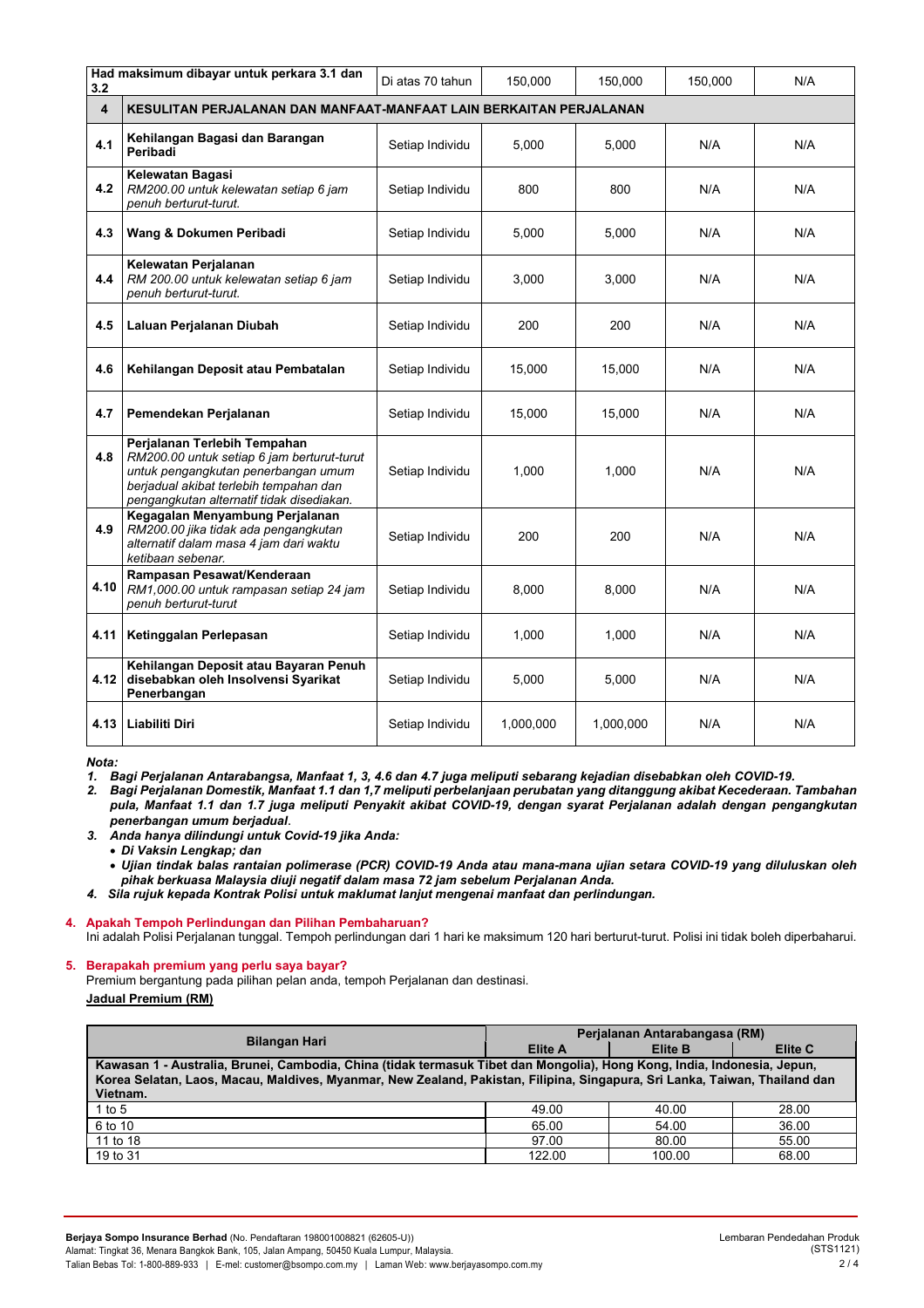| Setiap tambahan minggu seterusnya                          | 30.00  | 24.00  | 17.00  |  |  |  |  |
|------------------------------------------------------------|--------|--------|--------|--|--|--|--|
| Kawasan 2 - Seluruh dunia kecuali USA, Kanada dan Malaysia |        |        |        |  |  |  |  |
| 1 to $5$                                                   | 68.00  | 56.00  | 38.00  |  |  |  |  |
| 6 to 10                                                    | 91.00  | 75.00  | 51.00  |  |  |  |  |
| 11 to 18                                                   | 136.00 | 112.00 | 76.00  |  |  |  |  |
| 19 to 31                                                   | 170.00 | 140.00 | 95.00  |  |  |  |  |
| Setiap tambahan minggu seterusnya                          | 41.00  | 34.00  | 23.00  |  |  |  |  |
| Kawasan 3 - Seluruh dunia kecuali Malaysia                 |        |        |        |  |  |  |  |
| 1 to 5                                                     | 88.00  | 72.00  | 49.00  |  |  |  |  |
| 6 to 10                                                    | 116.00 | 96.00  | 65.00  |  |  |  |  |
| 11 to 18                                                   | 175.00 | 144.00 | 98.00  |  |  |  |  |
| 19 to 31                                                   | 218.00 | 180.00 | 122.00 |  |  |  |  |
| Setiap tambahan minggu seterusnya                          | 53.00  | 44.00  | 30.00  |  |  |  |  |

| <b>Bilangan Hari</b>              | Perjalanan<br>Domestik (RM) |
|-----------------------------------|-----------------------------|
| 1 to $5$                          | 9.00                        |
| 6 to 10                           | 12.00                       |
| 11 to 18                          | 17.00                       |
| 19 to 31                          | 22.00                       |
| Setiap tambahan minggu seterusnya | 6.00                        |

### **6. Apakah yuran dan caj yang perlu saya bayar sebagai tambahan kepada premium?**

| Yuran & Caj                                               | Amaun               |
|-----------------------------------------------------------|---------------------|
| Cukai Perkhidmatan (SST), untuk Pelan Perjalanan Domestik | 6% daripada premium |
| Duti Setem                                                | RM 10.00            |

| Termasuk didalam premium                     | Amaun                |
|----------------------------------------------|----------------------|
| Komisen kepada pengantara insuran (jika ada) | 25% daripada premium |

### **7. Apakah terma dan syarat utama yang saya harus ketahui?**

#### • **Kewajipan Pendedahan Kontrak Insurans Pengguna**

Menurut Jadual 9 Akta Perkhidmatan Kewangan 2013, anda hendaklah mengambil penjagaan munasabah untuk menjawab semua soalan dengan lengkap, tepat, jujur berdasarkan sepanjang pengetahuan anda. Adalah menjadi kewajipan anda juga untuk memaklumkan kepada kami apa-apa perubahan mengenai butiran-butiran atau maklumat yang diberikan kepada kami sebelum kami mengeluarkan Polisi kepada anda atau sebelum anda memperbaharui atau mengubah apa-apa terma untuk Polisi anda. Sekiranya anda gagal untuk berbuat demikian, Polisi anda mungkin dibatalkan atau dianggap tidak wujud atau tuntutan anda mungkin ditolak atau nilai tuntutan dikurangkan.

### • **Perubahan Risiko**

Jika pada bila-bila masa atau dari semasa ke semasa apa-apa perubahan akan berlaku secara material dari mana-mana fakta yang wujud pada tarikh cadangan, anda hendaklah dalam masa tujuh (7) hari memberi notis secara bertulis kepada kami dan membayar apaapa premium tambahan yang mungkin kami perlukan.

### • **Tunai Sebelum Perlindungan**

Premium penuh mesti dibayar sebelum tarikh kuat kuasa Polisi.

### • **Bayaran Premium**

Bayaran boleh dibuat secara Tunai, Cek, Kad Debit, Kad Kredit atau Bayaran Dalam Talian (mana-mana berkenaan) kepada Berjaya Sompo Insurans Berhad. Tolong simpan resit premium yang dibayar sebagai bukti pembayaran untuk rujukan pada masa hadapan.

### • **Rawatan Perubatan di Malaysia**

Sekiranya anda berusia 70 tahun dan ke atas, faedah anda akan dihadkan pada 50% daripada Jumlah Diinsuranskan.

### • • **Perjalanan**

Lawatan yang bermula apabila Anda meninggalkan rumah atau tempat perniagaan Anda atau mana-mana destinasi di Malaysia (yang mana terkemudian) sehingga Anda kembali dan akan tamat di atas sebab-sebab di bawah yang mana berlaku terdahulu:

- a) Tarikh luput Tempoh Insurans yang dinyatakan dalam Jadual Polisi;
- b) Kepulangan Anda ke rumah atau tempat kerja Anda di Malaysia (yang mana terdahulu); atau
- c) 24 jam selepas ketibaan Anda di Malaysia (tidak terpakai untuk perjalanan domestik).

Untuk perjalanan sehala, perlindungan akan berhenti 72 jam dari waktu ketibaan yang dijadualkan di destinasi akhir dan perjalanan tidak boleh melebihi 30 hari.

### • **Prosedur Tuntutan**

Notis bertulis harus diberi kepada kami dalam tempoh 30 hari dari tarikh kejadian. Anda boleh mengemukakan tuntutan anda dengan menghantar e-mel kepada [customer@bsompo.com.my](mailto:customer@bsompo.com.my) atau mengunjungi mana-mana cawangan kami di seluruh negara.

### *Nota: Senarai ini bukannya senarai yang lengkap. Sila rujuk kepada Kontrak Polisi untuk senarai penuh terma dan syarat.*